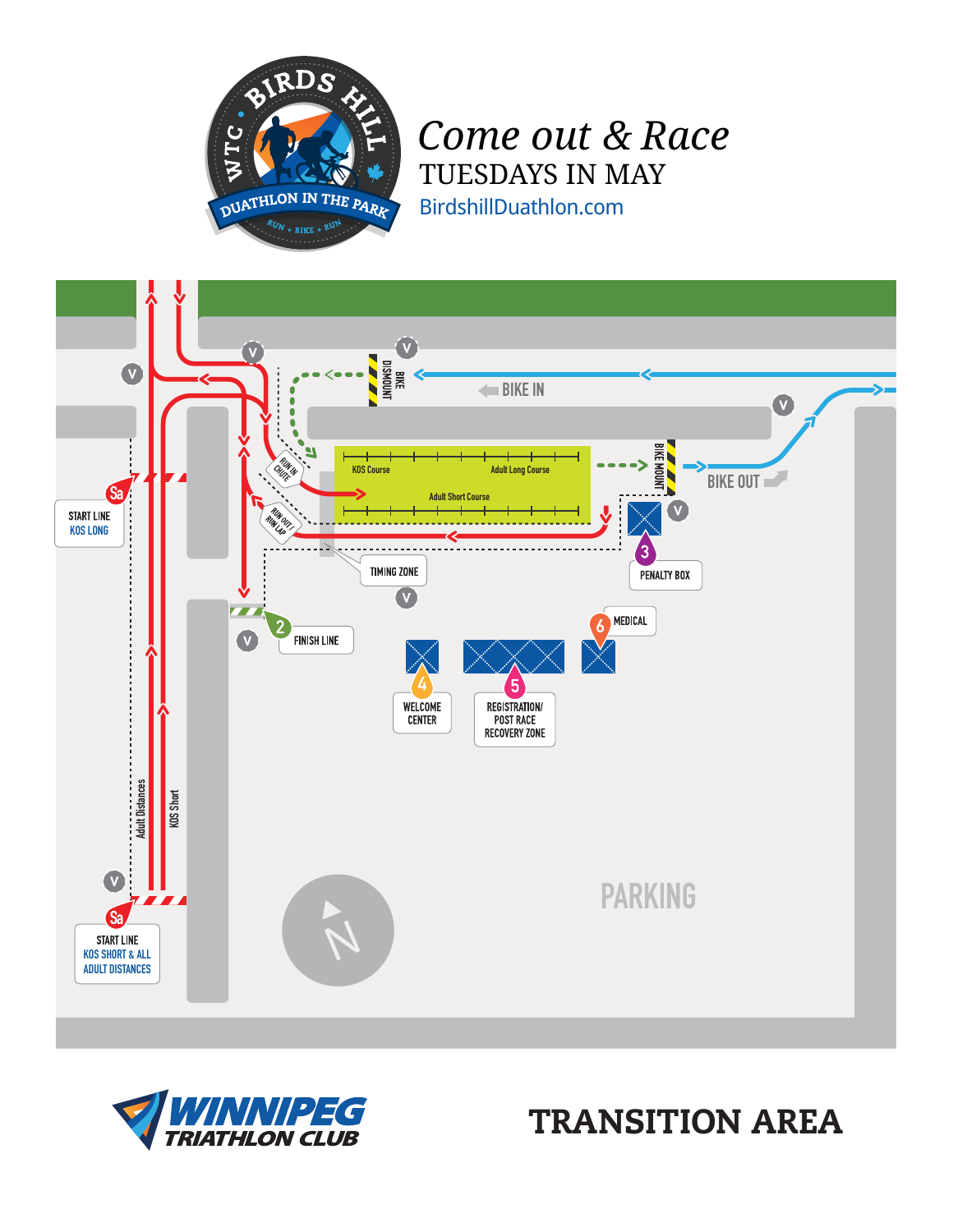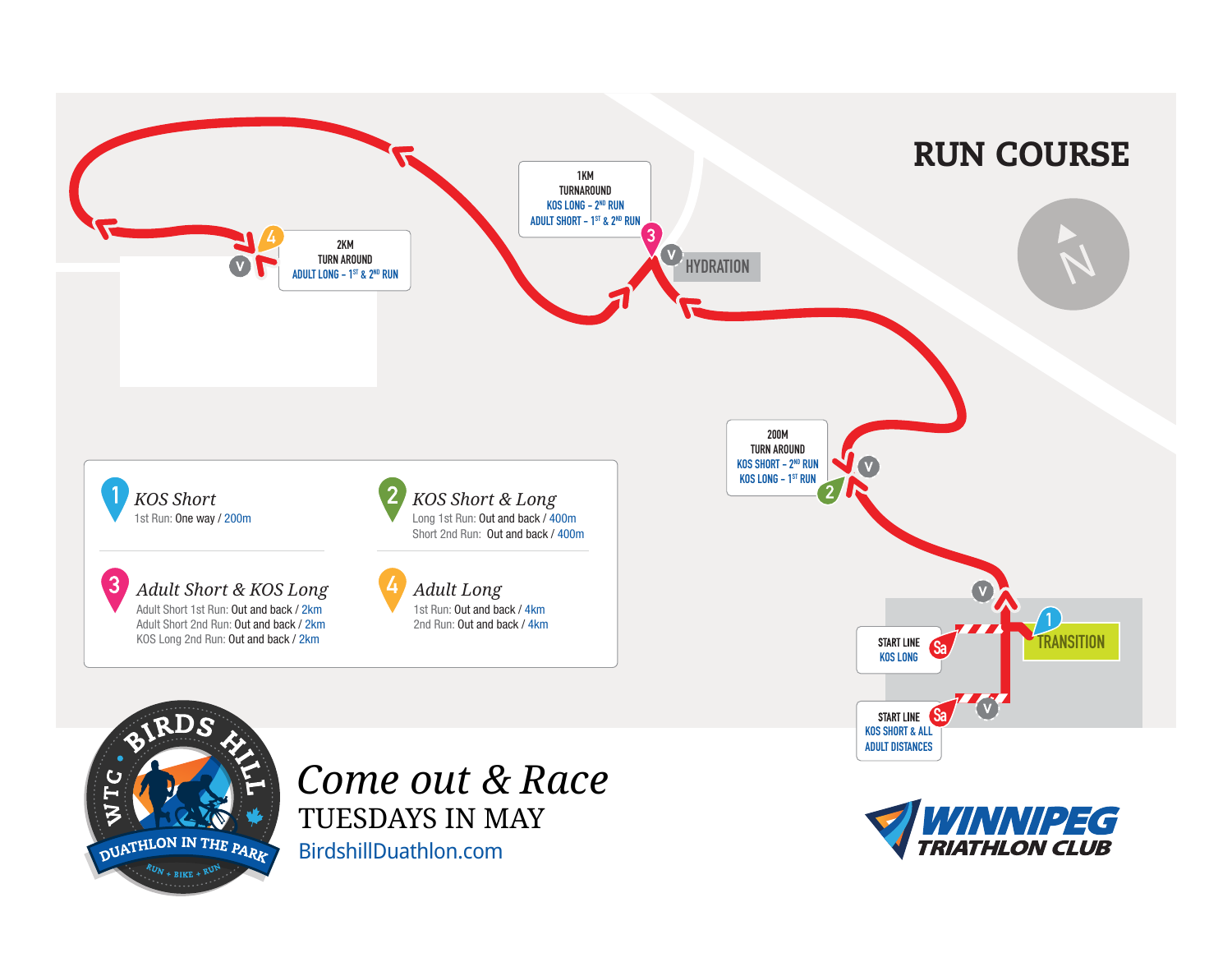

## *Come out & Race* TUESDAYS IN MAY BirdshillDuathlon.com





BIKE COURSE